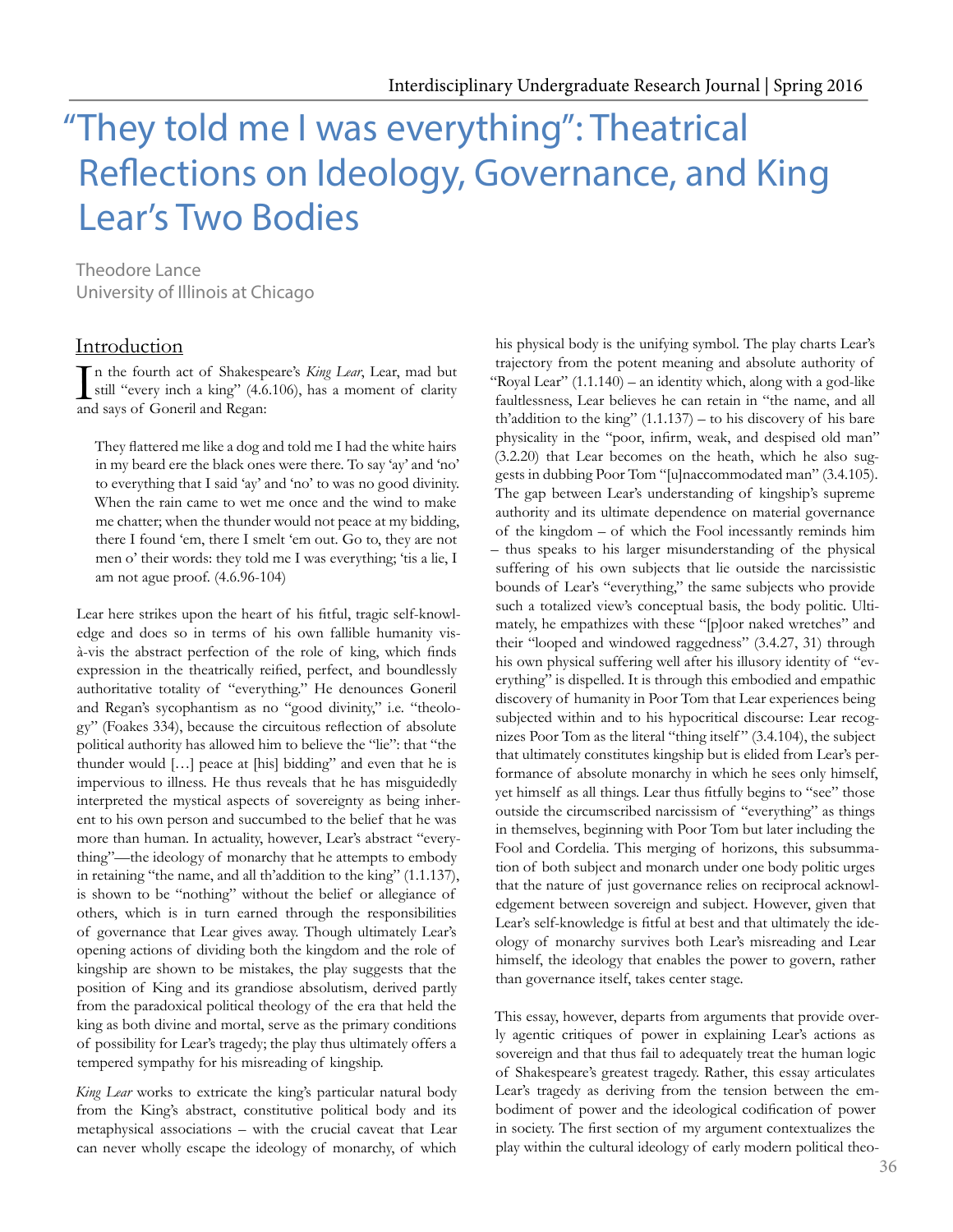ry and reads *Lear* as partially drawing on and expressing the ambiguity between the legal delimitations of the Crown's divinely sanctioned powers and the fawed judgment of a mortal king, specifcally dramatizing the lack of defnition between the *k*ing and the *K*ing. I argue that, because the tension between Lear's humanity and the perfection of kingship forms its central tragedy, the play challenges political theology itself and, specifcally, the theory of the King's Two Bodies.

The second section, though it specifcally employs the language of theatrical performance as a method of analyzing the exchanges and relations between the sovereign and his/her subjects in this essay, pushes against traditional, vaguely moralistic arguments such as that of Paul Kottman in *Spectral Communities and Ghosts of Sovereignty: Interpreting Apparitions in "Hamlet" and "Macbeth,"* which attempts to clearly limit the scope of "theatricality" in order to save it from "blurring" into life and no longer holding its "critical potential" (98). Rather, I assume the perspective of contemporary performance, visual and political theory (see Rancière, *The Emancipated Spectator*, 2011) that the theatrical represents a particular cordoning off of the broader political/aesthetic performances of everyday social life. This section thus analyzes, in theatrical terms but without privileging agency, the sovereign spectacle in *Lear* as a circuitous theatre of recognition between the performer-as-sovereign and the spectator-as-subject and further articulates the play's advocacy for empathic humanism as the justifcation for governance rather than the theatrically achieved divinity of the monarch.

## **"Divine power" through its "resemblance": Lear, James I, and the persistence of ideology through the performance of power**

Though certainly the theory of the King's Two Bodies should not and does not serve as a blueprint for Lear's actions or character, both of which are deeply complex and at times contradictory, echoes of its ideological import can be felt throughout the play. Ernst Kantorowicz elucidates in his seminal work *The King's Two Bodies*, through extensive analysis of Medieval and Renaissance theological and political thought, the political theology of the King's Two Bodies. This theory held that the sitting monarch had both a "Body natural" subject to infrmity, error, and old age – i.e., the mortal king's physical body – and an immortal "Body politic" (Plowden 186). Developed through legal argument in the Tudor period by English jurists as a means of resolving various tensions between existing law and emerging problems with the Renaissance state, this intricate theorem "provided an important heuristic fction which served the lawyers at a certain time...to bring into agreement the personal with the more impersonal concepts of government" (Kantorowicz 5), such as by justifying dynastic continuity through the notion of a "king that never dies" (see Kantorowicz 314-317). Louis Montrose succinctly contextualizes this historical moment as:

[a] transitional position...between the medieval theological doctrine that all Christendom was a collective *corpus mysticum*, and what Quentin Skinner has called "the distinctly modern idea of the State as a form of public power separate from both the ruler and the ruled, and as constituting the supreme authority within a certain defned territory." During the second half of the sixteenth century, the monarchial claim to supreme authority within its territories was already securely established both in theory and practice, while formulations of the modern conception of the state as a corporate abstraction had only just begun. At this historical juncture, the body politic inhered in the body of the prince. (qtd. in Pye 3)

Thus, as the legal arguments collected and written by Edmund Plowden under Elizabeth I detail, the King's body politic was a fction created primarily for the purpose of equipping the monarch with the right (and responsibility of) governance: the body politic "cannot be seen or handled, consisting of Policy and Government, and constituted for the Direction of the People, and the Management of the public weal" (Plowden 213).

However, Plowden's *Reports* also reveal that, rather than being merely an immaterial metaphor for the offices of government, the King's body politic was the key concept within a mystically charged political theology and worked, more often than not, to obscure the imperfect humanity of the sitting king. In order to justify consolidation of the growing state into the framework of monarchial rule, the Elizabethan jurists arguing the theory of the King's Two Bodies found it necessary to employ (most likely unconsciously, as Kantorowicz argues; see 18-19) theological language. Kantorowicz variously traces how the jurists engaged the problem of the king's human nature both in the doctrine's "secularization of the purging power of the sacraments" (12) in coronation "wip[ing] away every Imperfection of the [natural] Body" (Plowden 238) and in the jurists' development of a "Royal Christology" (12) in their attempt to defne each of the Two Bodies' unique capacities, which mirrors christological defnitions of Christ's Two Natures – the human and the divine. The theory thus creates the sitting king as perfect at the moment he is crowned and then provides the framework needed to justify the illusion of his perfection through christological association, which I later argue, following Pye, is achieved through regal spectacle and theatre (see conclusion to "Divine power" section and the "Lear's Shadow" section of this essay; Pye 2-16).

The Two Bodies solved certain major problems – such as justifying and consolidating dynastic continuity, the Crown as corporation, and the immortality of the king's office (Kantorowicz 316-317) – but the "strange solutio[n]" (Kantorowicz 317) of importing the logic of christology also imported, as Kantorowicz puts it, "all the christological problems of the early Church concerning the Two Natures" (17). Kantorowicz outlines several of these issues, linking them to various theo-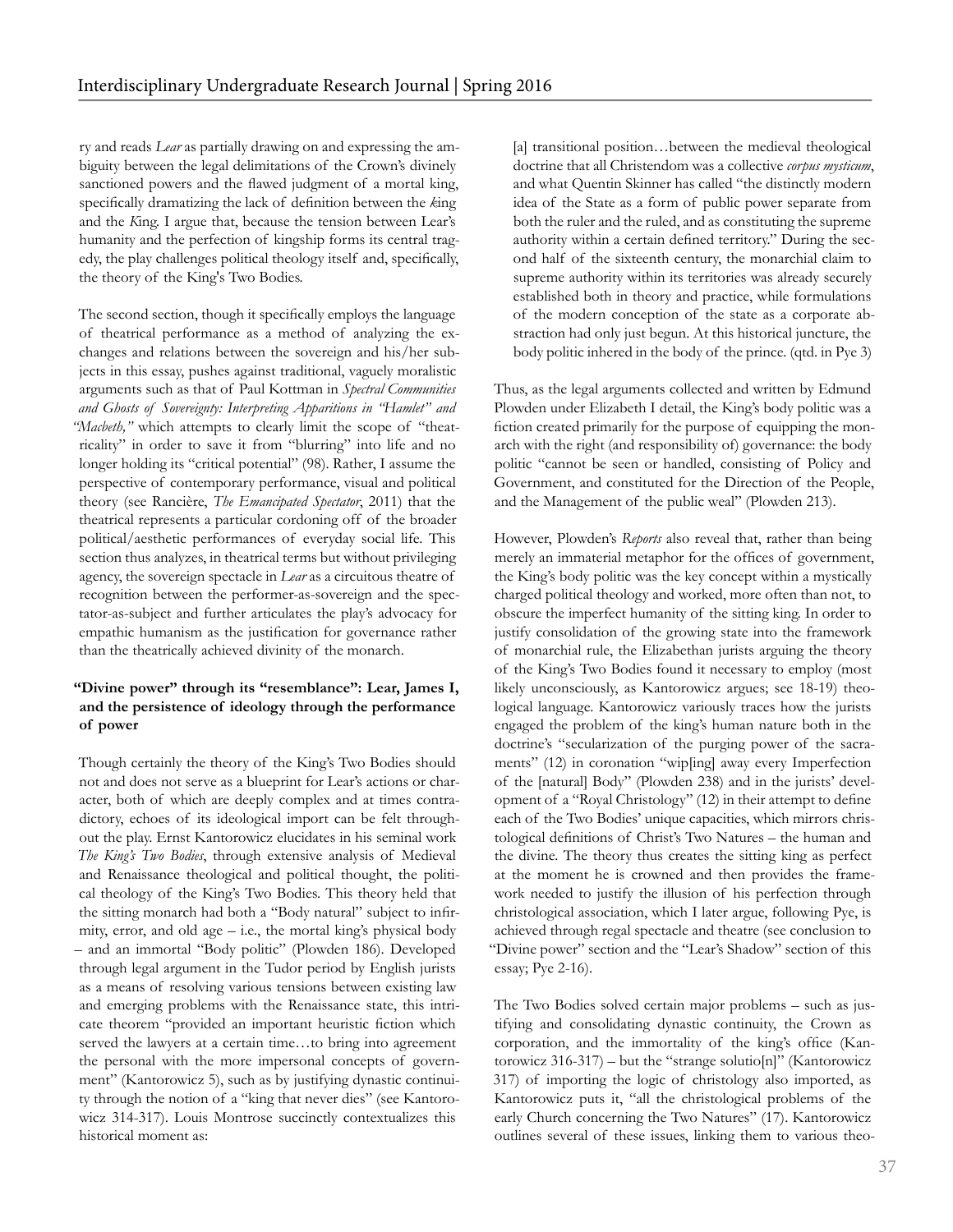logical tenets, but most relevant to *King Lear* are the problems that arise from the doctrine's "touch of 'Monophysitism'" (18) (the christological idea that Christ is only divine in nature), the theory's resultant "relative indifference to the mortal 'incarnation' or individuation of the body politic" (18), and the "[c] onsiderable…danger" inherent to being unable "to establish a clear distinction 'between the will of the Crown and what the king wants'" (18). As one can imagine, the stakes of such a distinction were extremely high, primarily for the reason that, per the Plowden *Reports*,

this Body [politic] is utterly void of Infancy, and old Age, and other Natural Defects and Imbecilities, which the Body natural is subject to, and for this Cause, what the King does in his Body politic, cannot be invalidated or frustrated by any Disability in his natural Body. (Plowden 213)

This means, among other things, that if an action of the king could be argued to be done in his Body politic, it would be sanctified as infallible through the perfection of the office.

The Declaration of the Lords and Commons of May 27, 1642 clearly articulated the court's ability to separate the King's natural and politic capacities and seize sovereignty from the sitting *k*ing (as opposed to the position of *K*ing). Prior to that point, however, the legal codes were ambiguous enough to allow for advanced claims of divine right by James I and Charles I, which forced Parliament to overtly articulate that the King's,

Courts and Ministers...must do their duty [to the King], *though the King in his own Person should forbid them*: and therefore if Judgment should be given by them against the King's Will and Personal command, *yet are they the King's Judgments.* (qtd. in Kantorowicz 21; italics in original)

Thus, the "transitional position" that Montrose references in which the "state inhered in the body of the prince" carries much signifcance: prior to 1642, the boundaries of the state's capacities and those of the prince's will were yet to be clearly defned in law; Kantorowicz reveals as much in saying that the raw material for the 1642 Declaration was laid in the previous arguments of the Two Bodies (18), which is also to say that such a defnition was not yet present. This lack of defnition allowed for the monarch's absolute power to be read from the law as James I did when he claimed that "since all [of Parliament's] privileges were originally granted by the Crown, they were liable to be revoked by the same authority" (Figgis 140).

It is within this "transitional position" prior to 1642 that Shakespeare's *King Lear* emerges and is best understood. Lear, as a *k*ing, allows his conception of self to transgress the mortal limitations of the body natural into the realm of the *K*ing's immortal body and thus cannot distinguish between the perfect authority of the offce of King – reifed through political theatrics and spectacle – and his humanity, the mortal and fallible body natural that underlies and underpins the metaphysical abstractions of the body politic. *King Lear* thus dramatizes Lear's failure to grasp that the god-like authority, immortality, and faultlessness of the King's body politic are socially constructed powers bestowed by and justifed through the monarch's responsibility of governing over his subjects, without which the name of *K*ing is meaningless.

Echoes of both the theory's "touch of 'Monophysitism,'" which works to elide the humanity of the sitting king, and the capacity for variable interpretation of the Two Bodies' distinct abilities can be read from Lear's divinely garbed theatrics of absolute authority in his frst scene onstage and from Kent's criticism of Lear in terms of his natural body's fallibility. "Royal Lear" (1.1.140), throughout his frst appearance, entirely claims the metaphysical signifcance attached to the King's body politic through (mostly pagan) divine rhetorical associations: he has been remembered by Kent in divine terms "[a]s my great patron…in my prayers" (1.1.143) and he frequently invokes the notably absent "gods" to bolster his pronouncements (1.1.111, 112, 161, 179). Further, he specifcally calls on the "sacred radiance of the sun" (1.1.110) when disowning Cordelia, reminiscent of the Sun imagery Kantorowicz describes as the "symbol of divine majesty" used throughout *Richard II* (39). Lear's idea of himself as king thus recalls the divine authority of the body politic's mystical and metaphysical, "superhuman 'absolute perfection'" (Kantorowicz 4).

Lear inhabits this metaphysical posture even after having evacuated the meaning from the more literal interpretation of the second body as metaphor – "consisting of Policy and Government, and constituted for the Direction of the People, and the Management of the public weal" – through his giving away to Cornwall and Albany "the sway, / Revenue, execution" (1.1.137-138) of the kingdom, and thus his responsibility of governance. Indeed, Lear's belief that he still retains the metaphysis of the king's faultless body politic clearly manifests in his banishment of Kent after having relinquished practical governance of the state:

Hear me, recreant, on thine allegiance, hear me: That thou hast sought to make us break our vows, Which we durst never yet, and with strained pride To come betwixt our sentences and our power, Which nor our nature, nor our place can bear, Our potency made good, take thy reward. …………………………………………..

This shall not be revoked. (1.1.168-173, 180)

This demonstration of absolute authority expresses the deep ironies of Lear's division of both kingdom and kingship. Crucially, Lear has ostensibly already divested himself of the source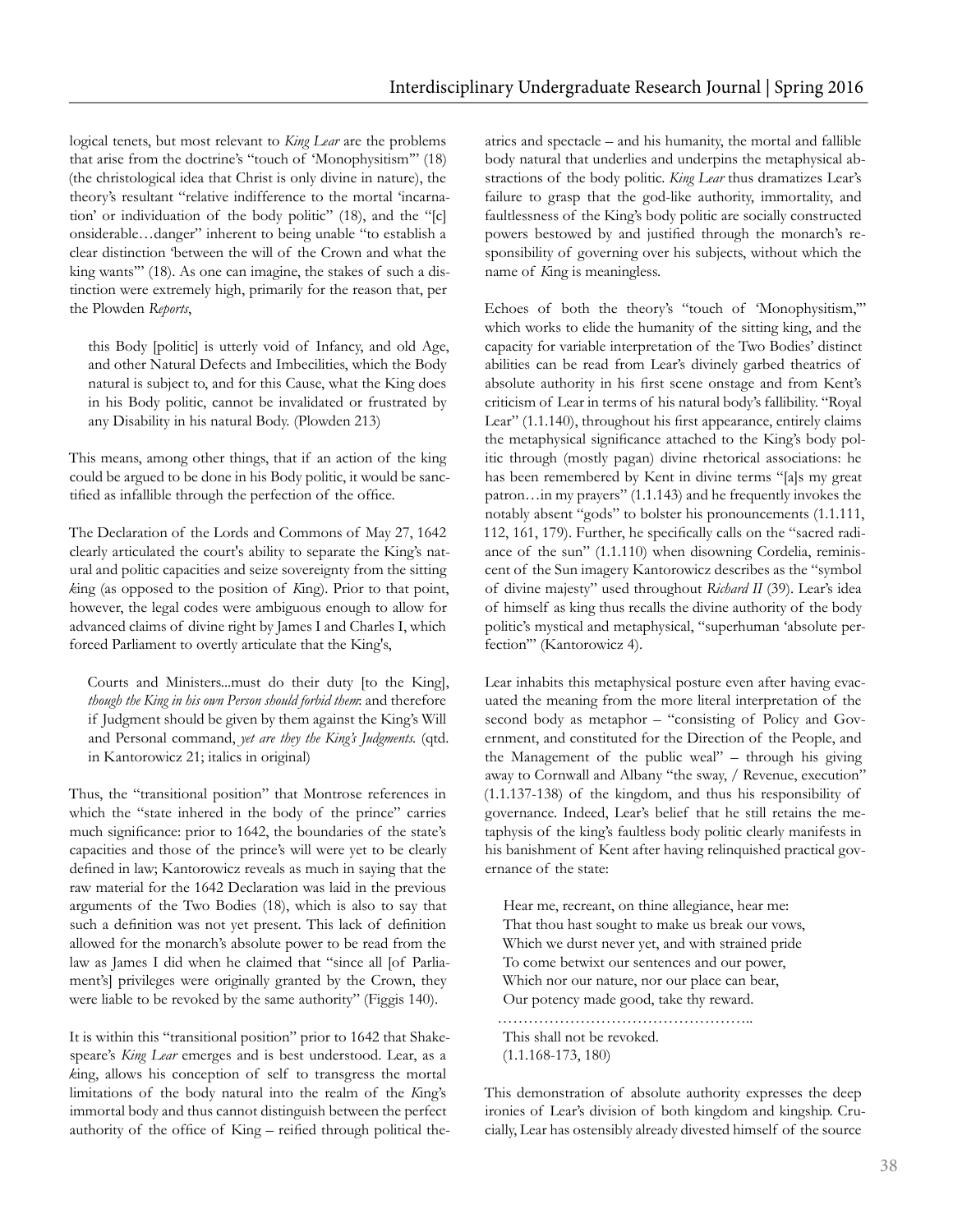of his statements' power, of "the sway, / Revenue, execution" (1.1.137-138) of his kingdom and its land. Adding to this irony, Lear directly refers to his Two Bodies in the distinction "nor our nature, nor our place can bear," but resolutely and explicitly claims that Kent's banishment proves (in the royal plural no less) "Our potency" as king, thus obscuring the possibility that he is acting as a rash and fallible mortal; indeed, his "wrath" is coined in the superhuman image of a "dragon['s]" (1.1.123). Further still, Lear rebuffs Kent as a "recreant" or "heretic" (Foakes 169) for contradicting his authority, revealing that at this point, Lear believes it is *Kent's* behavior that is "no good divinity" and prefers the orthodox responses of Goneril and Regan, which as I will show mimetically refect Lear's desired self-image as *K*ing. In speaking so, Lear demonstrates his belief that the perfect power of his pronouncements, i.e. his absolute authority, inheres in his personal will rather than the governance of kingship and that it is perhaps the absolute authority granted through ultimate realization of the ideology of monarchy that Lear means when seeking to retain "all th'addition" to "the name" of king.

In contrast, Kent sees Lear's decision to divide the kingdom as an error made in Lear's fallible body natural, one subject to "Passions and Death as other men are" (Plowden 234), and denounces key elements of Lear's body politic in terms of his fawed, mortal body. Kent says "Lear is mad" (1.1.147), that Lear's "rashness" shows him to have "fall[en] to folly" (1.1.152, 150), and that he "dost evil" (1.1.167). Kent's accusation of course directly conficts with discourse on the second body which, to recall Blackstone, "is not only incapable of doing wrong, but even thinking wrong…: in him is *no folly* or weakness" (qtd. in Kantorowicz 4; emphasis mine). Kent also satirizes Lear's claim to divinely sanctioned action with "Now by Apollo, King, / Thou swear'st thy gods in vain" (1.1.161-162); links himself specifcally to a "physician" seeking to cure Lear's "foul disease" (1.1.164-165); and refers to him early on as "old man" (1.1.147). Kent thus attempts to dispel the illusion of Lear's absolute perfection from his transcendent body politic by criticizing Lear in terms of his humanity. That he does so with the clear goal of convincing Lear to "Reserve [his] state" (1.1.150), Lear's "safety being the motive" (1.1.158), elucidates both the deep connection between Lear's physical safety and reserving material power and Lear's naïve belief that he can maintain absolute authority even without material power over his kingdom.

Kent's dissent against Lear's division of the kingdom and his banishment, in addition to showcasing the potential for sovereignty to obscure human error through asserting divinely justifed, absolute authority, also seems a near premonition of the 1642 parsing of the will of the king's person and the office of the King in the Declaration of Lords and Commons, thus dramatizing the problems of a political theology that both is subject to contrasting interpretations and is meant to consolidate power in the person of the king. Lear's banishment of Kent and Cordelia, the voices of reason, bears out the crux of this problem: because Lear's divinely-tinged absolutism can be supported through ambiguous defnition of the king's mortal and divine natures, any opposition to this absolutism, even if legally justifable, could potentially be simply expelled from the (actual) body politic, again calling to mind that James I was able to argue for absolute authority because, "since all [Parliament's] privileges were originally granted by the Crown, they were liable to be revoked by the same authority" (Figgis 140).

We also learn from James I the intrinsically theatrical nature of the monarch in this period, who is set "upon a public stage, in the sight of all the people" (qtd. in *Norton Shakespeare* 571), which, given his charge to his son Charles I that he love God partly because God made him "a little God to sit on his Throne, and rule over other men" (qtd. in *Norton Shakespeare* 571), reveals an intrinsic connection between claims of divinely justifed absolutism and theatrical show. Particularly revealing of this connection is James I's statement to parliament that "Kings are justly called Gods, for that they exercise a *manner or resemblance* of Divine power upon earth" (qtd. in Foakes 14; emphasis mine). In its defnition of "manner" as a "Customary mode of acting or behavior; habitual practice, custom, fashion," the OED cites an example from the King James Bible (OED online). James in this moment claims, then, that kings should be called Gods based primarily on the fact that their behavior resembles the abstract and empirically indefnite concept of "Divine power." This move from mortal to divine is thus entirely dependent on the monarch's appearance and "manner."

But the example of Lear's royal "manner" above and its conficting interpretations reveals what Kantorowicz calls "[t]he diffculties of defning the effects as exercised by the body politic—active in the individual king like a *deus absconditus*—on the royal body natural" (Kantorowicz 12): the king's resemblance to divinity is itself only legible if read through a hermeneutical framework, which in the case of Lear is bifurcated into each of the distinct Two Bodies. That Lear claims his actions are ratifed by both his "nature" and his "place" begs the question of which is the agent, the same question that Kent and the 1642 Declaration of Lords and Commons attempt to parse. The ultimate inscrutability of a single action issuing from a dual body, which is then interpreted through such a dual body's dichotomous legal doctrine, reveals that the "manner" that justifes absolute authority is also a site at which political performance can shape belief in the form of regal spectacle.

In his analysis of *Richard II*, Christopher Pye points to this same equivocality in his analysis of the various and opposing descriptions of what Richard's fushed cheeks symbolize, an ambiguity revealing that the monarch's presence is "strictly a matter of interpretation":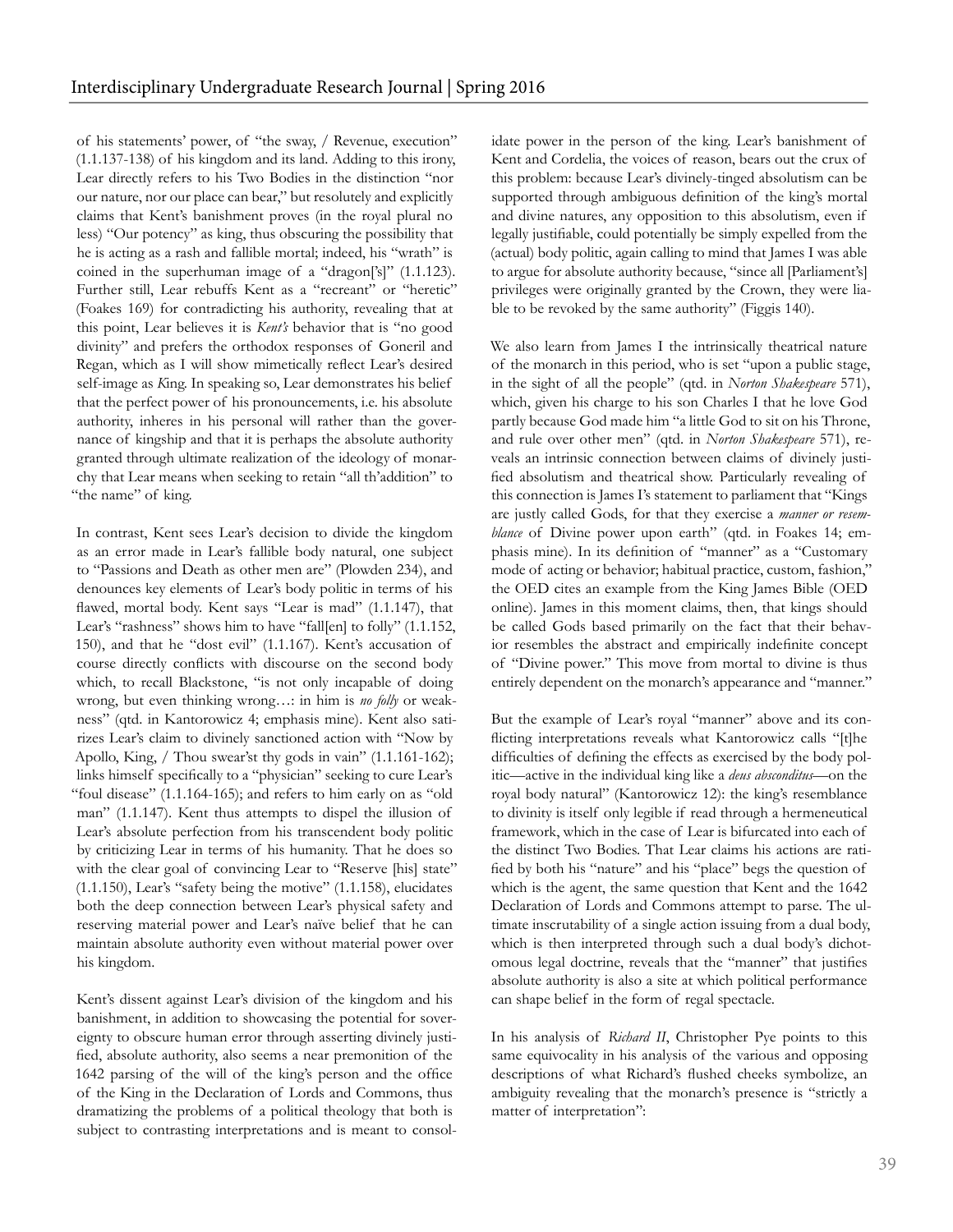[The regal presence] is a sight that cannot be separated from the response it provokes. ….While Richard's ghostly transformation amounts to an interpretive moment – something to be read rather than seen – his change of affect remains intensely focalized and theatrical none the less, as if inscription were somehow a *spectacularly* unmarkable event. That ambiguous crossing of sight and sign, inscription and speculation…underlies the sovereign's theatrical powers. (101, 103)

The king's single physical body is thus a glyph to be read for meaning, but of course the interpretation is limited by its context, an ideological landscape that those in power, including Lear within the play, work to shape through political stagecraft.

My argument in this essay thus ultimately aligns with Pye's as well as Stephen Greenblatt's: that political spectacle is the means by which sovereignty becomes itself, i.e. the divine and superhuman, absolute authority that James I and "Royal Lear" assert. As Stephen Greenblatt argues in *Shakespearean Negotiations*, both theatre and power ultimately depend upon the collective belief of their audience or subjects:

at some level we know perfectly well that the power of the prince is largely a collective invention, the symbolic embodiment of the desire, pleasure, and violence of thousands of subjects, the instrumental expression of complex networks of dependency and fear, the agent rather than the maker of the social will. Yet we can scarcely write of prince or poet without accepting the fiction that power directly emanates from him and that society draws upon this power. (Greenblatt 4)

Lear works to inhabit the latter "fiction" of the sovereign in an effort to maintain the ideological position of monarch. When banishing Kent, Lear fattens any gap between his "sentences" and his "power," and reveals his belief that he is the author of reality, a supreme, literal "authority" whose speech's meaning perfectly manifests material consequences without mediation. This is despite the fact that he is at this moment powerless in material terms save one hundred knights. Greenblatt's point is revealed, however, in that Lear commands Kent to hear his banishment through invoking his allegiance—"on thine allegiance, hear me" (1.1.168)—which metonymizes the relationship that constructs collective belief in the sovereign, that of subject to ruler, which in turn provides the medium for any ruler's absolute power. The extreme irony, however, stems from the fact that Lear, ensnared in a supremely deluded interpretation of kingship, fails to see that his or any ruler's power depends on his subjects' execution of his commands and their requisite collective belief in the sovereign's position as sovereign. Thus, in Kent's obedience to Lear's banishment and his willful return disguised as Caius, we see how the ideological positions of monarch and subject survive Lear's relinquishing

governance. Pye again: "[S]overeignty's ideological hold may be most complete at the moment it becomes nothing more than a stagy ghost" (101). The sovereign's theatrical power, and thus power itself, is not only "a sight that cannot be separated from the response it provokes," but also a "manner or resemblance" that gains "Divine power" in its sheer resemblance of that power to a subject.

#### **"Lear's shadow": Theatricality as a means to "everything"**

The lie of "everything" that Royal Lear believes himself to be is a kind of absolutist gestalt, metaphysically larger than the sum of the parts that compose it: absolute paternal and political authority, hints of a spatial omnipresence reminiscent of the King's body politic being "more large and ample" than the natural body (Plowden 221), and the ultimate refexive narcissism of being both the primary spectacle and its primary spectator; to refer to this inclusive totality, I at times borrow "second or super-body" (40) from Kantorowicz, the term he uses to describe the "metaphysis" that Richard II sees lost in his refection (see 39-40). The fulfllment of Lear's metaphysical desires is, in fact, refected back to him and reifed, not through the disillusioning mirror of *Richard II,* but through the political, theatrical, and simply social performance of allegiance and obedience. Royal Lear, while dividing his kingdom, seeks perfect mimesis of his absolute authority through staging his daughters' performance of their love, a representation meant to reify the metaphysical signifcance of the body politic that he simultaneously evacuates of the responsibility to govern. *King Lear* also offers, as a dark but authorized mirror to Lear's fantasy of "everything," the Fool's refection of the "nothing" that Lear has become, which systematically exposes Lear's belief that absolute authority inheres in his person as a solipsistic delusion unfounded in the realities of kingship and disassociated from the basis of power: his subjects and material control of the kingdom. Ultimately, Shakespeare's play not only critiques Lear's grandiose self-conception, revealing his basic error to be a misinterpretation of the responsibilities of governance, but also suggests that the conditions of possibility for such misreading lie in the ideology of monarchy contemporary to the play, its concealment of the monarch's humanity, and its central contradiction of a divine mortal.

Goneril's articulation and unpacking of the hollow-ringing "everything" that Lear attempts to embody is also the clearest direct referent for Lear's use of the word in the fourth act. Though he has already "divided / In three [the] kingdom" (1.1.36-37) and initially shows no signs of deviating from this plan, Lear calls his daughters to publically perform their affection for him and thereby join absolute kingly authority to absolute paternal authority. Goneril, in doing so, indulgently totalizes Lear in the same, transcendent supremacy that Lear displays throughout the division scene: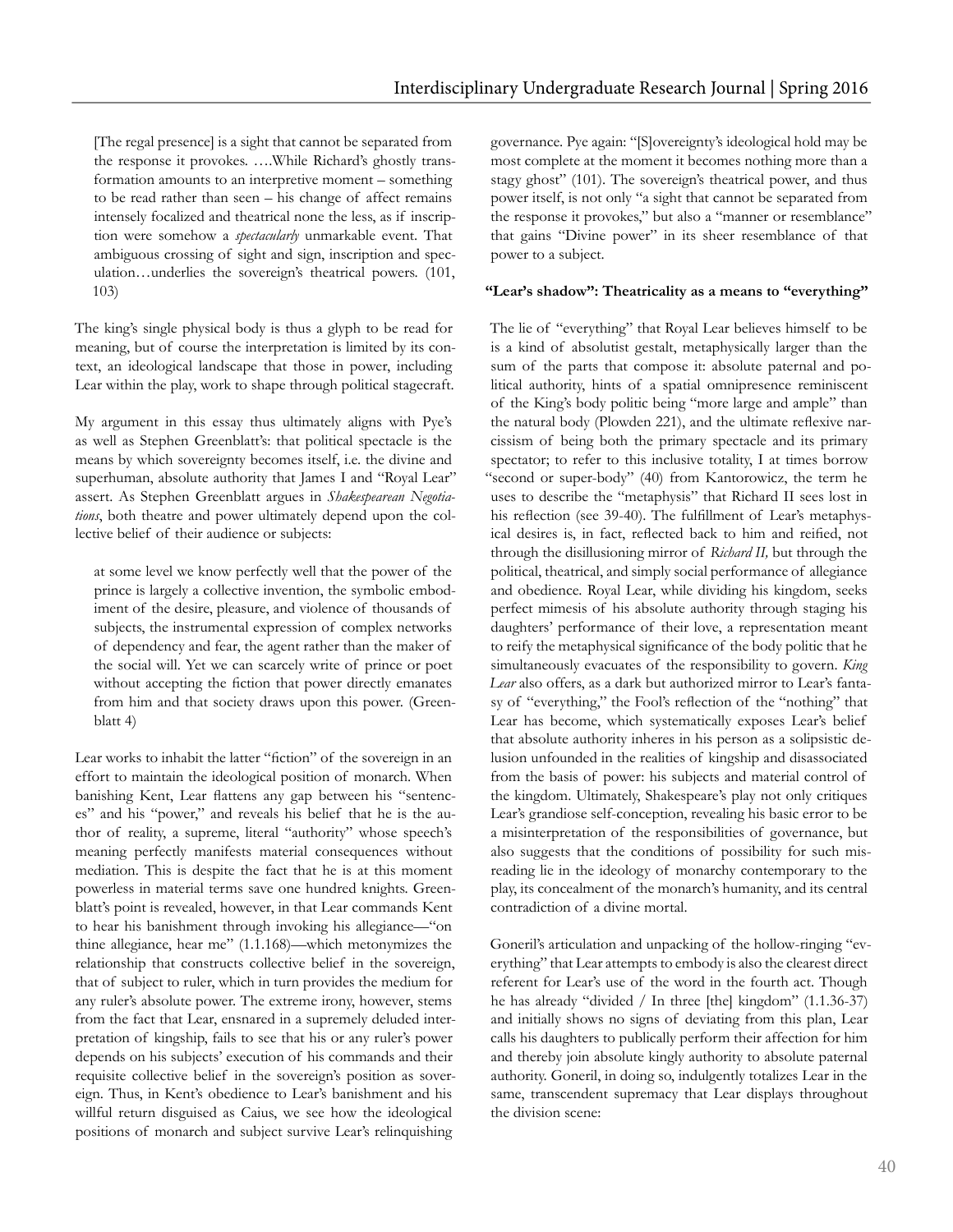Sir, I do love you more than word can wield the matter, Dearer than eyesight, space and liberty, Beyond what can be valued, rich or rare, No less than life, with grace, health, beauty, honour. As much as child e'er loved, or father found, A love that makes breath poor and speech unable, Beyond all manner of so much I love you.  $(1.1.55-61)$ 

Goneril's performance reifes Lear's identity as encompassing and surpassing the limits of human perception, that which can be valued "rich or rare," and that which cannot be as easily be valued – "life, …grace, health, beauty, honour." By ending with "Beyond all manner of so much I love you," Goneril expresses utter deference to a Lear that transcends the spatial qualities of his physical body, extending the boundaries of his identity even beyond those of his kingdom's "space and liberty" and cascading the superhuman structure of kingship's "'absolute perfection'" to an all-encompassing totality: all life is Lear, but Lear is larger than life. Lear completely contains her, as the sovereign would any of his/her subjects in the form of this extra-physical body, the "body politic," which Plowden's *Reports* describes in similar spatial terms as "more ample and large" than the body natural and of which the monarch is both the "Head" and, because the bodies are joined together, the whole (Plowden 234). Regan performs similarly, aligning her happiness in Lear's combined kingly and fatherly affection: "…I am alone felicitate / In your dear highness' love" (1.1.75-76).

These reifying performances complete a circuit of self-referential and absolute narcissism through which Lear sees only himself—or rather only the part of himself he wants to see, i.e., the lie of "everything" that elides both his physical limitations and the material foundations of his abstract authority. Demonstrating Pye's description of spectacle "affrm[ing] the sovereign's might to all who looked on, including the king himself" (Pye 2), Goneril and Regan's performances reinforce only what the play reveals to be Lear's delusional, absolutist identity while consciously avoiding the remainder, i.e., his fawed, rash, and exemplary human weakness, the mortal man that Regan tellingly reveals to have perhaps always been obscure to Lear in remarking "he hath ever but slenderly known himself" (1.1.294-295). This selective self-knowledge shows that the "they" to which Lear refers in saying "they told me I was everything" may be as expansive as "every*one*," extending to include not only Goneril and Regan, but all of his subjects who reify his identity in terms reminiscent of the "orthodoxy" of the King's Two Bodies. Lear's lack of self-knowledge and ultimate discovery (though of dubious permanence) of the "lie" he has believed suggest frst of all that the ideology that supports absolute monarchy has at least partially dictated Lear's misreading of both his role within it and his own humanity; and, second, that the very presence of the king's human fallibility inevitably leads to misappropriation of the second body's divine perfection.

Cordelia's refusal to perform and Kent's attempt to stop Lear's political stagecraft, however, represent truthful cracks in the circuitous mirror of Lear's deluded narcissism. Foreshadowing the Fool's later "thou art nothing" (1.4.184-185), as well as the Fool's emphasis on the "natural" relationships of subject to sovereign and daughter to father, Cordelia can say "Nothing" (1.1.87) to compete for Lear's affection beyond asserting her bond to Lear as his daughter and subject. She coins her love, which she claims in an aside to be "[m]ore ponderous" (1.1.78) (or, as Foakes glosses, "more substantial") than her tongue, in terms of "duty" (1.1.102) and action, saying "since what I well intend, / I'll do't before I speak" (1.1.227-228). By emphasizing the opposition between her action-based love and her sisters' "glib and oily art" (1.1.226) of flattery, Cordelia delineates a hierarchical relationship validated by the play that values actions over words. This devaluation of words in turn emphasizes the "nothing"-ness of the "name, and all th'addition to the king" (1.1.137) without Lear's performance of *his* duty—to recall that one of the less mystical, fundamental aspects of the body politic is its being "constituted for the Direction of the People, and the Management of the public weal" (Plowden 213)—of reciprocity to his subjects through governance.

Of course, as shown above, Kent seeks to shatter the theatrical mirror reifying Lear's identity even more explicitly than Cordelia and have Lear "[r]evoke [his] gift" (1.1.165) of material power to Goneril and Regan; Kent does so, as noted, in terms that denounce essential aspects of Lear's "super-body," that link Lear to his fawed and mortal physical body, and that elucidate the deep connection between Lear's physical safety and his preserving the governing responsibilities of kingship while arguing that Lear "Reserve [his] state" (1.1.150), Lear's "safety being the motive" (1.1.158).

Regardless of Cordelia's and Kent's intentions, Lear believes their respective disruptions to be attempts at undermining his authority: he speaks of Cordelia's "pride" (1.1.130) in her refusal to perform her love for him in a speech and of Kent's "strained pride" in stepping "betwixt our sentences and our power" (1.1.171). That Lear interprets Cordelia's and Kent's dissent as "pride" (1.1.130) showcases his deep insecurity about losing authority, which he has attempted to alleviate through the love pageant. Lear banishes both Cordelia and Kent, therefore, because he is deceived into believing, through his own fattering theatrical production, that doing so is necessary to preserve that authority. Lear, then, succumbs to the same logic that he employs in attempting to retain the authority of kingship through its performance. Cordelia's apparent lack of love for Lear through her reticence in his staged love pageant results in Lear's creation of that lack of love's effect: though Lear "loved her most," his banishment of Cordelia prevents him from "set[ting] [his] rest on her kind nursery" (1.1.123-124).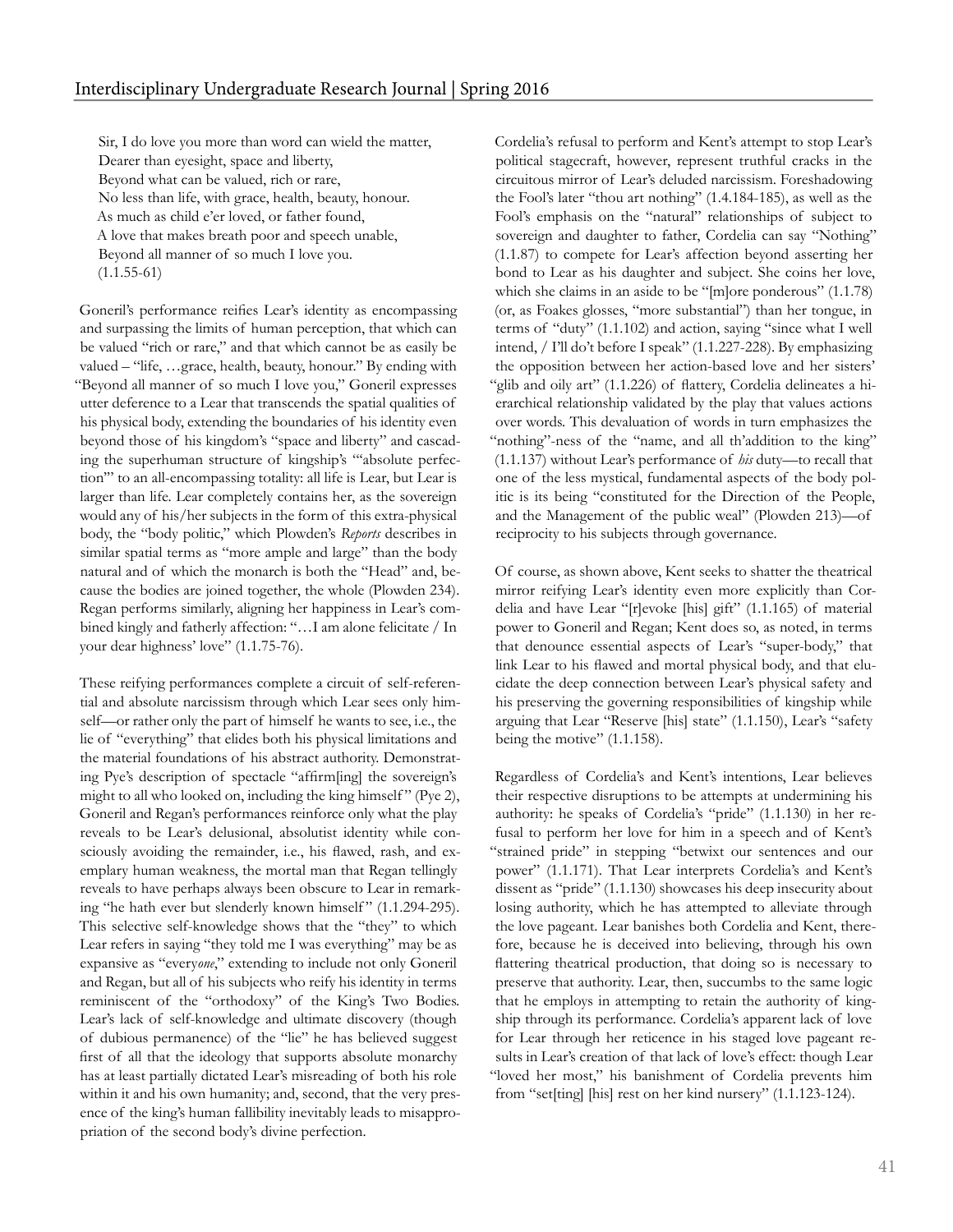By burnishing out these cracks in the political-theatrical refection of his body politic, Lear ejects voices of political realism from the "space and liberty" of his courtly echo chamber and delays his ftful acceptance of human limitation until discovering the physicality of Poor Tom, "the thing itself " (3.4.104), as evidence of both the mortal body he empathizes with through suffering—as he realizes shortly after that he is "not ague proof "—and the failure of his own rule of society—"O, I have ta'en / Too little care of this" (3.4.32-33).

Between this muddled acknowledgement of his humanity, which can be taken to begin from Lear's last line of Act Two, Scene Two, "O fool, I shall go mad" (2.2.475) and Lear's maintained belief in a transcendent kingly body lies an extended liminal state in which the Fool performs a dark theatrical refection of Lear's disjunction of self-conceptions. In deeply material and bodily terms, the Fool constantly mocks Lear for the surrender of his land and wealth to his daughters as well as for Lear's inversion of the natural hierarchies between father and child and sovereign and subject and attempts to show him that doing so made Lear "nothing" more than "Lear's shadow" (1.4.222).

The Fool represents Lear foolish to "give away [his] land" (1.4.137), his "living" (1.4.106), and his "crown" (1.4.153) and then links this divestment to Lear's powerlessness: "thou has mad'st thy daughters thy mothers; …thou gav'st them the rod and put'st down thine own breeches" (1.4.163-165). The "rod" suggests the royal scepter as well as an implement of physical punishment, thus uniting the image of royal power with the punishment of Lear's exposed physical body. In response to another jest and Lear's question "Dost thou call me fool, boy?", the Fool replies: "All thy other titles thou hast given away; that thou wast born with" (1.4.140-141). Lear's division of his kingdom is connected to the loss of "the name" of King that Lear even at this point tacitly claims as his own (1.4.77-78, 223-224); the Fool hereby attempts to enlighten Lear to the foolishness and unsustainability of possessing anything like absolute authority when he neither "keeps nor crust nor crumb" (1.4.188). The most harrowing criticism, though, is the Fool's "Now thou art an O without a fgure; I am better than thou art now. I am a fool, thou art nothing" (1.4.183-185). The Fool, in the coup de grace of his refection of Lear in negative, here paints Lear as only a zero without a number before it to give it value; Lear stripped of the material substance of his power, i.e., both his duty to govern and his control of land and wealth, thus cannot be anything more than his purportedly valueless body. Monarch he "nothing" is.

Yet Lear does nothing to silence the Fool and does not come to any realization from this onslaught of criticism. Why? Though the Fool's critique of Lear appears more outrageous than either Cordelia's or Kent's, the Fool's refection of Lear differs from their disruptions of the political theater, and is allowed to persist, because the Fool's criticism is safely circumscribed by

a strictly defned power structure under Lear's control – "Take heed, sirrah, the whip" (1.4.108). Thus, however critical and biting the critique, the Fool's very existence as a servant-performer ultimately serves to validate Lear's authority in a similar way to Lear's production of Goneril and Regan's fattering performances. The Fool points to this inability to be taken seriously in another material critique responding to Lear's "nothing can be made of nothing": "Prithee tell him, so much the rent of his land comes to; he will not believe a fool" (1.4.130-132). The Fool's critique is thus circumscribed by the Fool's officially sanctioned mockery. Lear's ability to dismiss the Fool's blatant criticism as "bitter" (1.4.133), as he does in response to the above, in fact grants him absolute authority over his most grievous faults and imperfections. In other words, the Fool's offce serves Lear by offering up the worst of Lear's mortal body to the absolute authority of Lear's kingly "super-body" and thereby serves as an ironic support to Lear's immaculate self-conception.

The play bears out that Lear can only begin to realize the delusions of the second, "super-body" through Goneril's subsequent and simultaneous splintering of his authority's socio-theatrical affrmation and enactment of material control over the state. Goneril, who had affrmed her love for Lear as dearer than "space and liberty," here threatens to "censure" (1.4.200) Lear' s liberty for the "fault" of keeping an "all-licensed fool" (1.4.191) and an "insolent retinue" (1.4.192) whose "breaking forth / In rank" (1.4.193-4) is "not to be endured" (1.4.194). Goneril's emphasis on these disturbances of the social hierarchy implicitly subsumes Lear's authority under her own and defnes his allowance of such disturbances as undermining her new authority. She claims justifcation for doing Lear an unspecifed "offense / Which else were shame" (1.4.202-203) "in the tender of a wholesome weal" (1.4.201), which directly refects the King's body politic being constituted for the "Management of the public weal" as outlined in Plowden. Goneril, whose theatrical performance of love had totalized Lear's authority into an equation with life itself, is now positioned to usurp and perform that previous authority over Lear.

Goneril's justifcation of her actions "in the tender of a wholesome weal" fies in the face of the "natural" political and flial patriarchies, at the top of which is Lear as monarch and father, and thus highlights the consequences of Lear's confused agglomeration of his claim to these respective authorities. Lear, having made as the Fool says "his daughters his mothers," has thus violated both "natural" orders: the flial in which children are obedient to their fathers and its extension as a metaphor to naturalize the political hierarchy in which the King is the father and his subjects are his children. He has already unwittingly placed himself in the position of subject.

The contradiction of his authority from Goneril, who had performed its primary reifcation, and her demonstration of this inversion in threatening to discipline Lear as a subject crack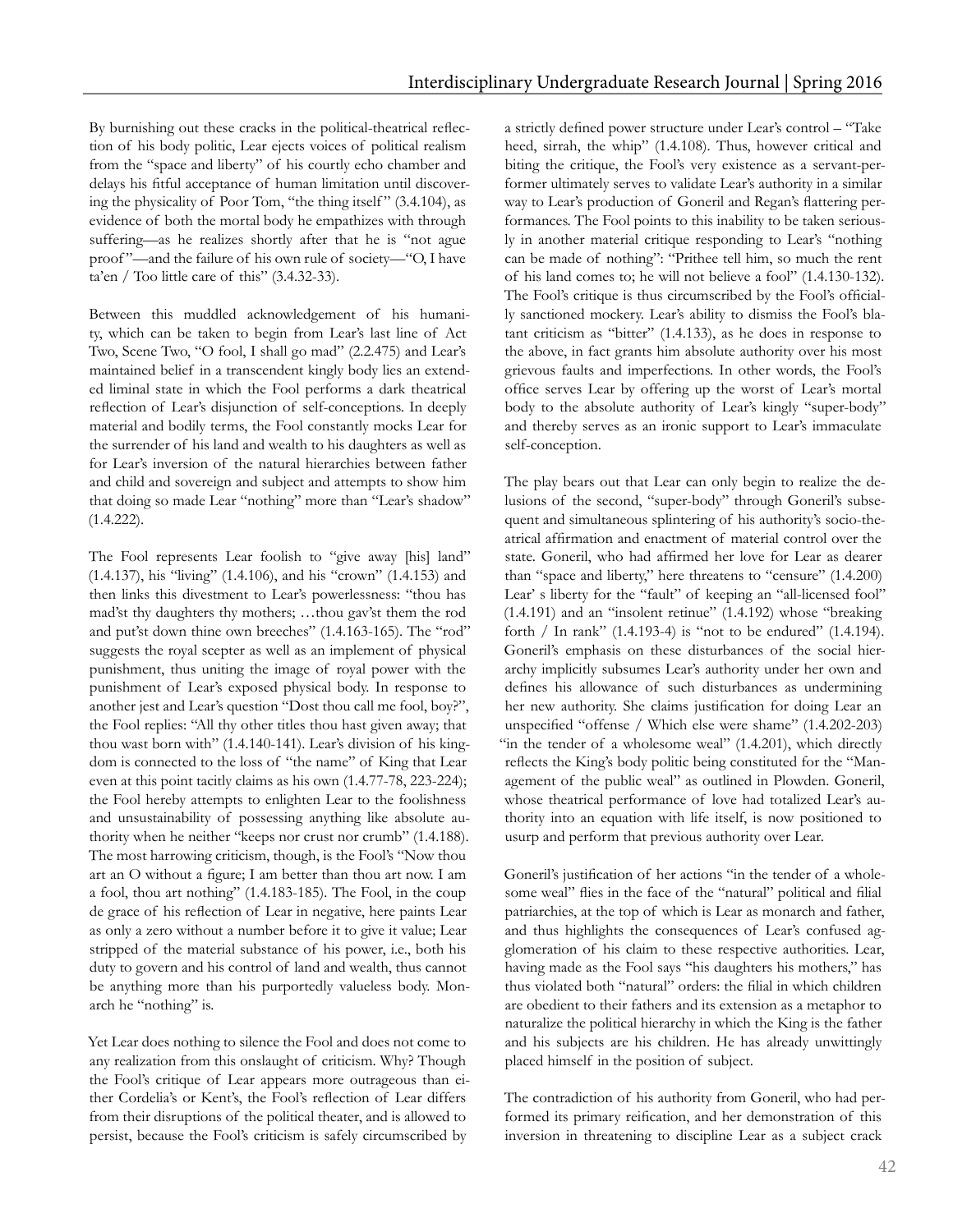the socio-theatrical mirror affrming Lear's delusional belief that he can maintain "the name, and all th'addition to a king" without governance and thus dispels the illusion of the king's "super-body." In asking "Are you our daughter?" (1.4.209), Lear frst doubts, tellingly in the royal plural, the identity of Goneril as daughter and subject, which hitherto he has supposed and she has reaffrmed to be only an extension of his own authoritative "body politic." Then, for the frst time, he doubts himself:

Does any here know me? Why, this is not Lear Does Lear walk thus, speak thus? Where are his eyes? Either his notion weakens, or his discernings are lethargied – Ha! Sleeping or waking? Sure 'tis not so. Who is it that can tell me who I am? (1.4.217-221)

These lines reveal a process of self-realization: if Goneril, an outwardly visible extension of his superhuman totalization as World-State-King, no longer reliably refects his regal identity, then perhaps he himself no longer exhibits it. The dissonance between his physical status and his conception of himself as absolute sovereign is no longer rationally sustainable, and here marks the frst instance of Lear's prolonged descent into madness.

Lear's shocked questioning of his identity has more signifcance than this, however: in conjunction with the Fool's harrowing answer of "Lear's shadow" (1.4.222), it exposes the necessarily theatrical construction of the king's second body. Through the signifcance that "shadow" has in Elizabethan English of "an actor or a play in contrast with the reality represented" (OED online), the Fool's piercing epithet captures Lear as a mere mortal player acting out the theatrical illusion of kingly "pomp" through the role of the totalized phantasm of "everything," but now without an audience to substantiate this belief. The image of Lear as delusionally performing this identity further manifests in Lear's questioning of his behavior and gestures: "Does Lear walk thus, speak thus? Where are his eyes?" Thus, his actions, to recall Pye's summation of spectacle's role in constructing the regal identity, no longer "affr[m] the sovereign's might" (Pye 2) to others or even himself. However, by still seeking validation of his identity through others – "Does any here know me?" – he affrms that the illusion of the king's "super-body" relies on both the sovereign's and the subjects' suspension of disbelief.

Thus Lear's "shadow" of absolutism demarcates the outer limits of James's "manner or resemblance of Divine power upon earth," which creates the power it performs. The monarch's movement toward "Divine power," however, is also one away from their humanity, the tension of which illuminates *King Lear's* tragedy. Despite the lie of "everything" proving to be "nothing" without an audience, Lear can never be completely outside the ideological order of monarchy; as Foakes points out, he remains

referred to as King throughout the play, even by his enemies (19)—Cornwall refers to him as such to Gloucester in "Where hast thou sent the King?" (3.7.50). Lear does not initially even desire to completely cast off kingship – only the duties that accompany it. Indeed, Lear seeks to live in the space of regal theatre and spectacle, to inhabit and embody the abstraction of "the name" of King without the burden of the "execution of the rest" (1.1.138). In other words, Lear wants to remain—and to a certain extent does remain—the fgurehead of absolute authority within the ideological framework of monarchy despite simultaneously casting off the power that can justify it.

The tragedy lies in Lear's disillusionment with that authority, the indelible role of king that he cannot divest, and the inequality among the members of the body politic that he yet represents, all of which he experiences through fnally seeing that which is literally outside of his body politic yet representative of his body natural: the raw physicality of "[u]naccommodated man." Indeed, Lear's tragedy resounds most harshly in that he ultimately becomes, even after his intensely human suffering, much like Pye's regal phantasm: little more than a "stagy ghost" of either the old mortal father or ruined immortal king, who "knows not what he says" (5.3.291). The productive paradox of Lear's division of himself and of the kingdom is that his attempt to excise all human imperfection from an absolute and perfect identity of "everything" through theatrical fctions is itself an indelibly human desire. The tragedy of *King Lear* is thus the tragedy of human governance writ large through the theatrical reifcation of a political-theological ideology in which performing the "manner or resemblance of Divine power" creates that power on the stage of the throne.

### **REFERENCES**

Figgis, John Neville. The Divine Right of Kings. Cambridge: University Press, 1914. Web.

Foakes, R.A. Introduction. King Lear. By William Shakespeare. Ed. R.A. Foakes. London: Thomson Learning, 2002. 1-151. Print.

Greenblatt, Stephen. "King Lear." The Norton Shakespeare: Tragedies. 2nd ed. Ed. Stephen Greenblatt, Walter Cohen, Jean E. Howard, Katherine Eisaman Maus. New York: W. W.Norton & Co., 2008. 571-578. Print.

--- Shakespearean Negotiations: The Circulation of Social Energy in Renaissance England. Berkeley: University of California Press, 1988. Print.

Kantorowicz, Ernst Hartwig. The King's Two Bodies: A Study in Medieval Political Theology. Princeton: Princeton University Press, 1997. Print.

"manner, n. (and int.)." OED Online. Oxford University Press,